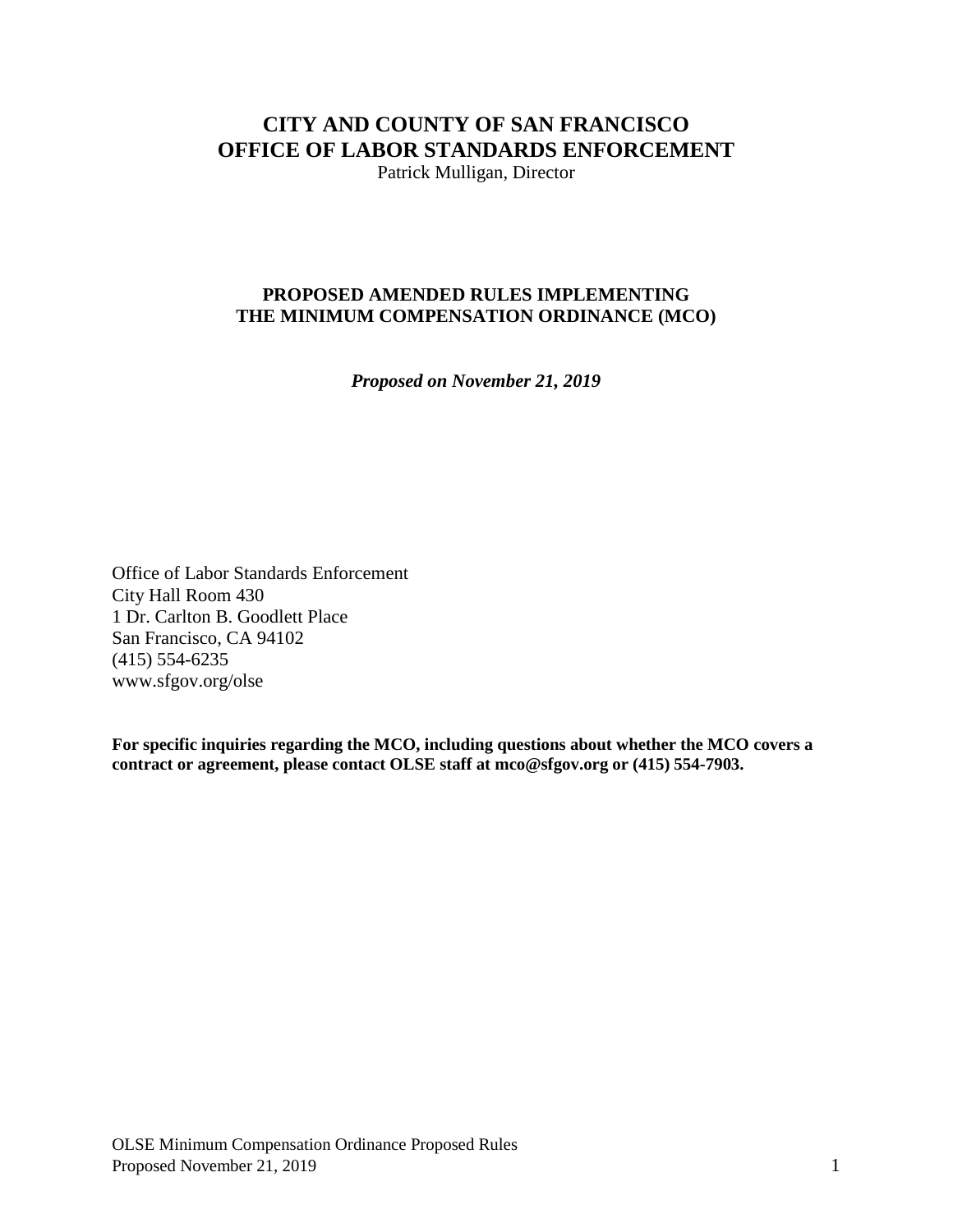# **INTRODUCTION**

The Office of Labor Standards Enforcement (OLSE) promulgates these Rules for the Minimum Compensation Ordinance (MCO) pursuant to Section 2A.23 and Chapter 12P.6 of the San Francisco Administrative Code. The MCO, also referred to as the "Living Wage Ordinance," is codified as Chapter 12P of the San Francisco Administrative Code. Pursuant to Chapter 12P.6(i), each Contracting Department shall cooperate fully with OLSE in the administration of the MCO.

The Board of Supervisors adopted the MCO in 2000. In 2002, the Office of Contract Administration (OCA) – the entity that was then charged with enforcing the MCO – issued Rules for administration of the MCO. In 2007, the Board of Supervisors approved an ordinance amending the MCO, which replaced OCA with OLSE as the City agency empowered to enforce the MCO. In September 2018 and again in October 2018, the Board of Supervisors amended the MCO. On *[insert date]*, 2020, OLSE issued these amended Rules.

In developing these Rules, OLSE has been guided by the need to fulfill the legislative intent of the MCO, provide clear direction to City Contractors and their employees, and strive for equity and practicality.

## **For specific inquiries regarding the MCO, including questions about whether the MCO covers a contract or agreement, please contact OLSE staff at [mco@sfgov.org](mailto:mco@sfgov.org) or (415) 554-7903.**

#### **DEFINITIONS**

The definitions set forth in § 12P.2 of the MCO are incorporated herein by reference. In addition, the following definitions shall apply for purposes of these Rules:

**"Agreement"** includes any contract, subcontract, lease, sublease, or grant.

**"Complaint"** means a report of an alleged violation of the MCO.

**"Employer"** means a Contractor who has a Contract subject to the MCO.

**"Full-Time Employee"** means an employee who works 40 hours per week for an Employer.

**"Paid Time Off"** (PTO) means "compensated time off," as used in § 12P.3(a)(2).

**"Wages"** means all amounts for labor performed by employees of every description, whether the amount is fixed or ascertained by the standard of time, task, piece, commission basis, or other method of calculation.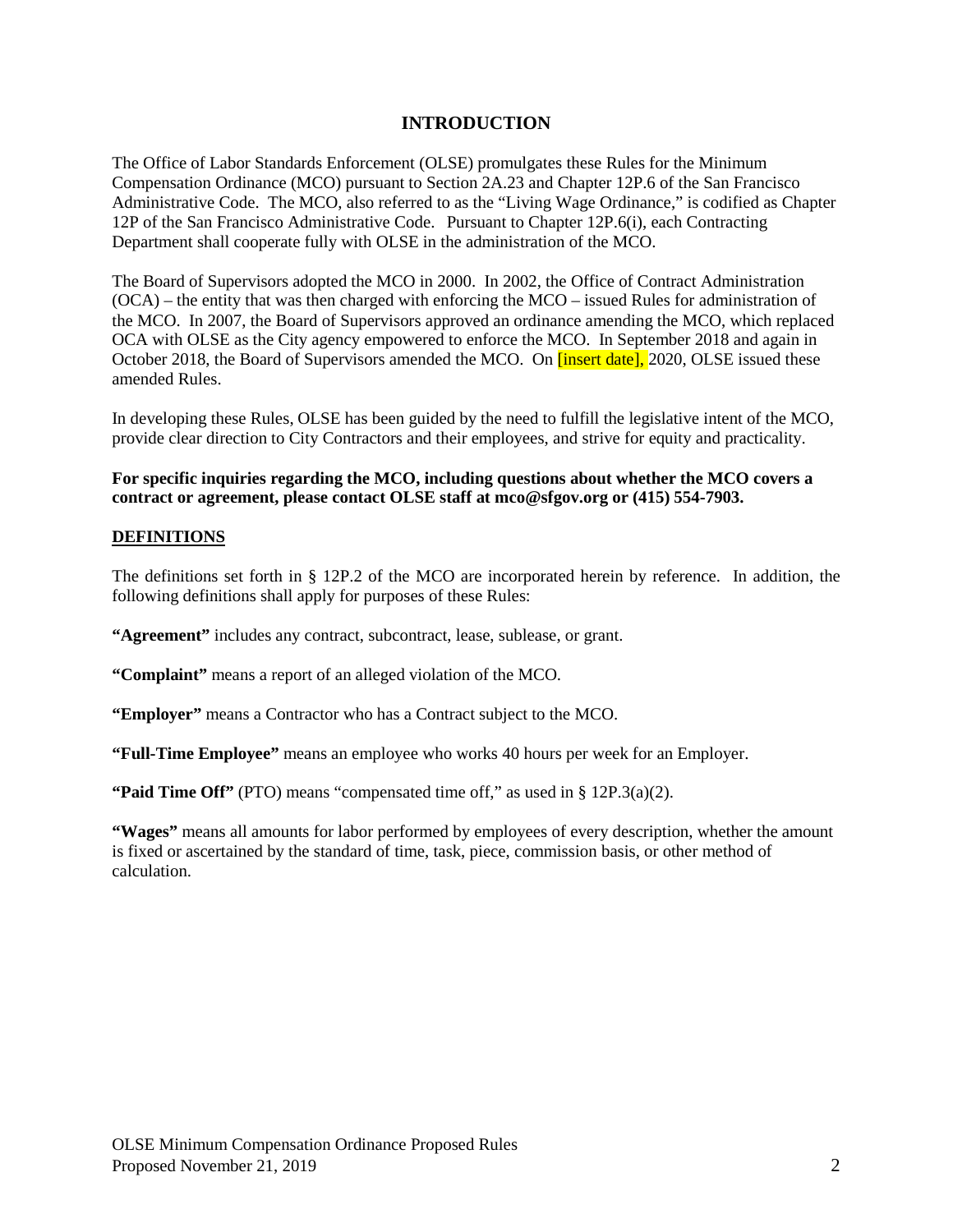## **Rule 1. AGREEMENTS COVERED BY THE MCO**

## *Interprets Section 12P.2(e)*

**Background:** The MCO excludes 16 types of Agreements from the definition of "Contract" in § 12P.2(e).

*Note: these exclusions are distinct from OLSE-granted waivers from MCO requirements, which are addressed in Rule 2.*

## **Rule 1.1. Advanced OLSE Determination is Not Required for Exclusions**

Upon the effective date of these Rules, OLSE advanced determination that an Agreement is excluded from the definition of Contract is no longer required. Contracting Departments determine whether an Agreement is a Contract subject to the MCO or if it is excluded under § 12P.2(e). The OCA requires Contracting Departments to submit their determination using a form that OLSE provided to OCA, with the contract.

If, during the term of an Agreement, an exclusion no longer applies and the Agreement becomes a Contract as defined in § 12P.2(d)-(e) subject to the MCO, the Contractor must comply with the MCO. Because of this, the OCA requires language in many excluded Agreements acknowledging the Contractor's responsibility to comply with the MCO, if applicable.

Contracting Departments should contact OLSE with any questions regarding the application of these MCO exclusions.

## **Rule 1.2. Employee Count Threshold**

**Background:** Pursuant to § 12P.2(e)(2)(B), the term "Contract" excludes "any Agreement with a Contractor that, together with the Employees of any Included Subcontractor and of any entity that is owned or controlled by the Contractor or which owns or controls the Contractor, has five or fewer Employees." The five-employee threshold applies to Contracts or Contract Amendments entered into on or after October 14, 2007, the Effective Date of the Amendment specified in §  $12P.2(k)$ .

**A. Employees Included in the Count.** The employees in this count shall include:

- all of the Contractor's employees, whether those employees work on the City contract or not;
- the employees of the Contractor's parent and subsidiary entities, if any, whether those employees work on the City contract or not; and
- the employees of any Included Subcontractor, whether those employees work on the City contract or not. An individual Included Subcontractor with no employees is counted as one employee of the Contractor.

**B. Increases in Employee Count.** If, at any time during the contract period, the number of employees, as described in Rule 1.2A, increases to exceed five employees, the employee threshold exclusion will cease to apply to the Contract as well as any Included Subcontract thereof. The Contractor and any Included Subcontractor shall be required to comply with the MCO in the next calendar quarter after the number of total employees reaches or exceeds five. The calendar quarters are defined as January through March, April through June, July through September, and October through December.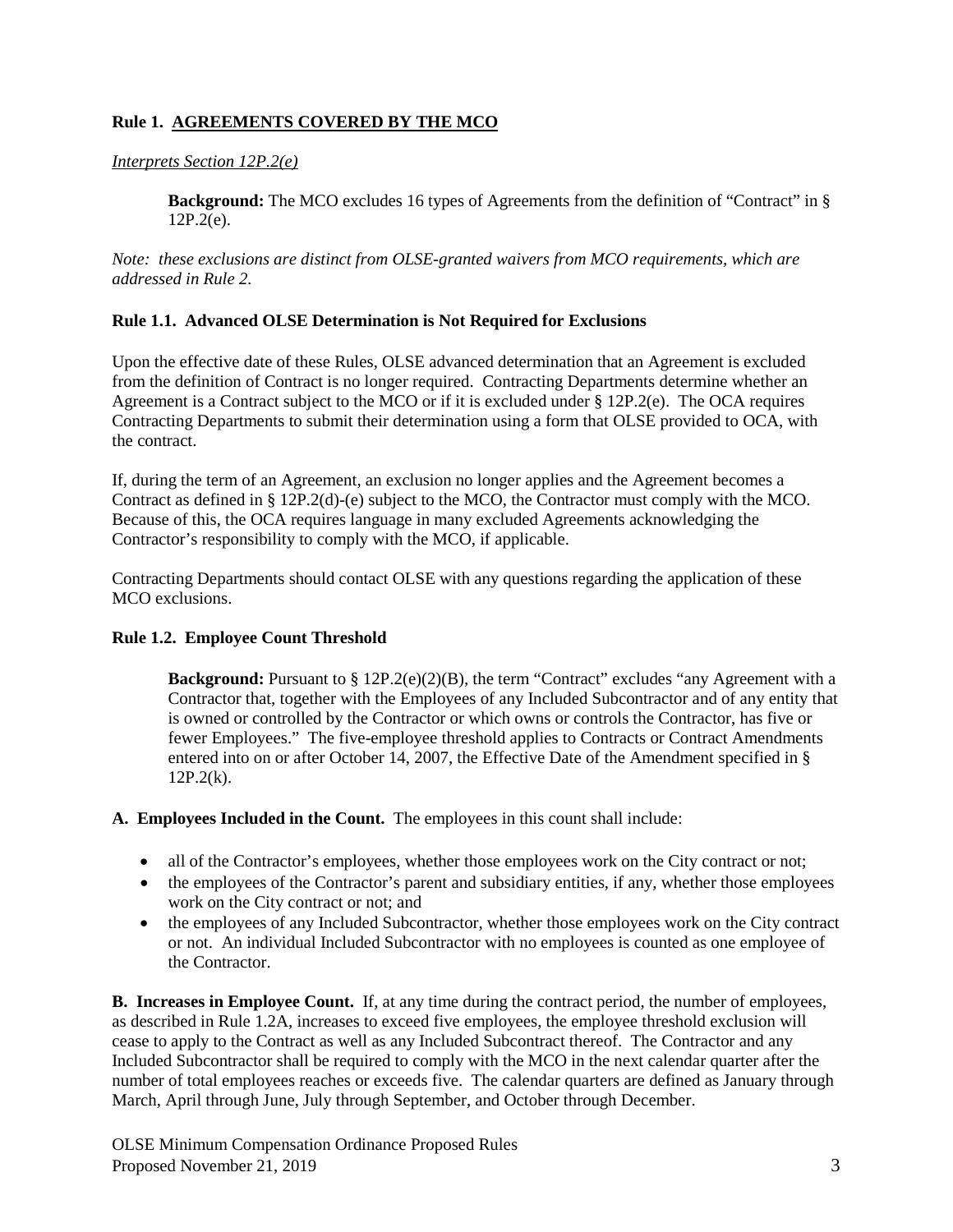## **Rule 1.3. Aggregate Monetary Threshold**

**Background:** If the cumulative amount of compensation payable to a person or entity under all Agreements with a Contracting Department is less than \$25,000 in any fiscal year, those Agreements are excluded from the MCO's definition of Contract. For Agreements with Non-Profit Corporations, this monetary threshold applies to Contracts or Contract Amendments entered into on or after October 14, 2007, the Effective Date of the Amendment specified in § 12P.2(k). For Agreements entered into prior to that date and not amended since that date, the Non-Profit Corporation monetary threshold is \$50,000.

If an Agreement specifies a maximum amount to be expended, the Contracting Department shall use the maximum amount stated in the Agreement to determine whether the Agreement meets the MCO monetary threshold.

## **Rule 1.4. Hybrid Contracts for the Purchase of Both Goods and Services**

**Background:** The MCO does not apply to the purchase of goods, or for guarantees, warranties, shipping, delivery, or initial installation of such goods.  $\S 12P.2(e)(3)$ .

If an Agreement for the purchase of both goods and services differentiates the costs for goods from the costs for services, the MCO shall apply to the services component if it meets or exceeds the \$25,000 threshold specified in § 12P.2(e)(6)(B). When the Agreement does not differentiate the budget for goods from the budget for services, the Contracting Department shall seek guidance from OLSE on whether the MCO applies.

## **Rule 1.5. Prevailing Wage Exclusion**

**Background:** Agreements that require the Contractor to pay no less than the "prevailing rate of wage" ("prevailing wage") are excluded from the MCO, but only to the extent that (a) each Covered Employee is covered by the prevailing wage requirement and (b) the prevailing wage is not less than the gross hourly compensation required by the MCO. § 12P.2(e)(13).

Prevailing wage requirements in the San Francisco Administrative Code include those in Chapter 6, Chapter 21C, Chapter 23.61, and any others that may be added.

Only those employees performing work on a Contract who receive a prevailing wage that exceeds the MCO rate are excluded from the MCO. Other employees performing work on the Contract are covered by the MCO, unless they are excluded or exempt from the MCO for some other reason.

For determining whether the prevailing wage is greater than the gross hourly compensation required by the MCO, Administrative Code § 21C.7(b) defines the prevailing wage as the "rate of compensation, including fringe benefits or the matching equivalents thereof[.]" Therefore, an Agreement is excluded from the MCO with respect to any employee whose base wage and all fringe benefits under the prevailing wage requirement are greater than the MCO gross hourly compensation rate.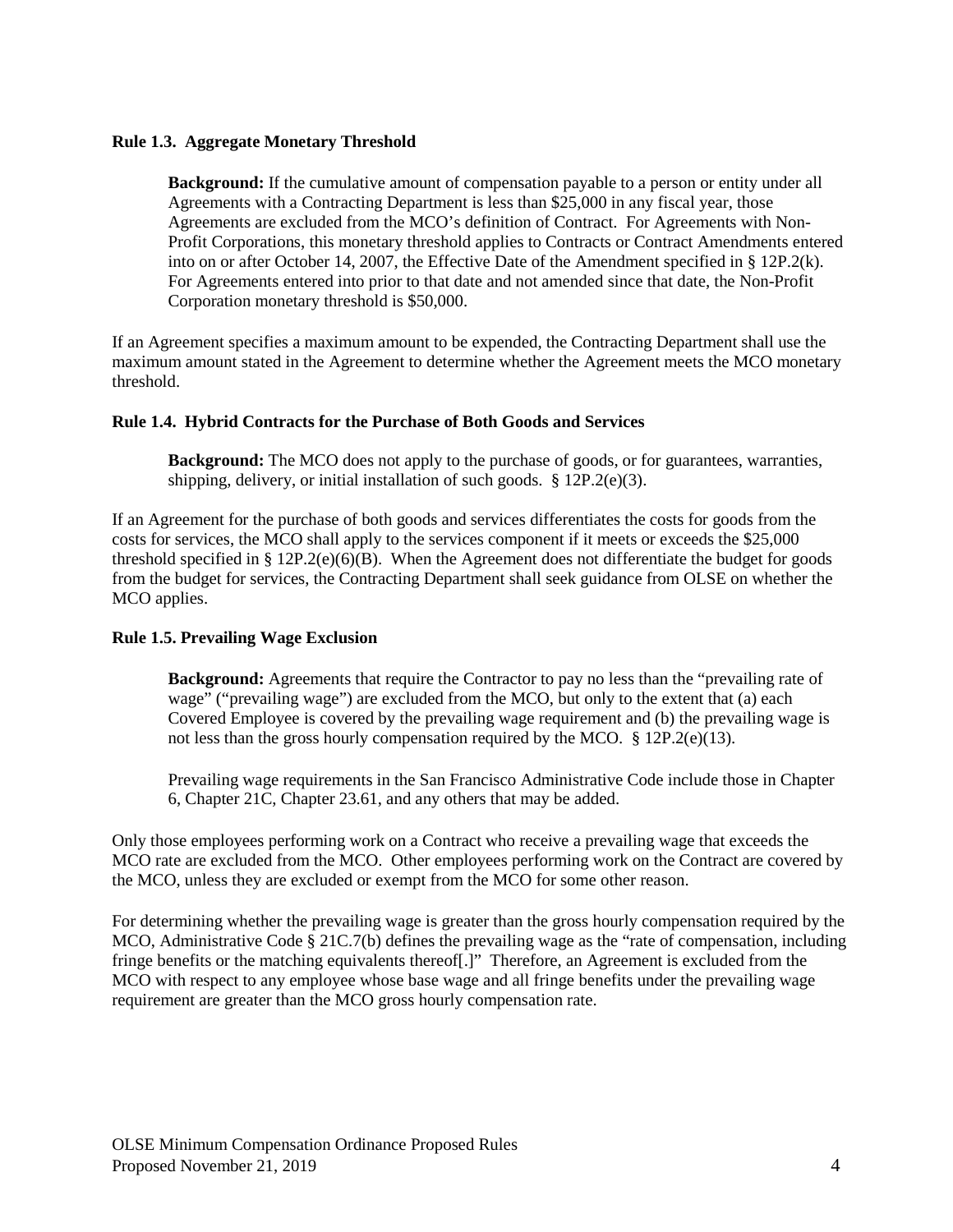# **Rule 2. OLSE WAIVERS EXEMPTING CERTAIN CONTRACTS FROM THE MCO**

#### *Interprets Sections 12P.7 and 12P.8*

**Background:** OLSE waives the MCO in its entirety for certain sole source, emergency, essential service, and bulk purchasing Contracts under the conditions specified in § 12P.7(a)-(d).

A Nonprofit Corporation may seek a waiver from the requirements of **§** [12P.3\(](http://library.amlegal.com/nxt/gateway.dll?f=jumplink$jumplink_x=Advanced$jumplink_vpc=first$jumplink_xsl=querylink.xsl$jumplink_sel=title;path;content-type;home-title;item-bookmark$jumplink_d=california(administrative)$jumplink_q=%5bfield%20folio-destination-name:)a)(1)(B) if the highest paid managerial position in the organization earns a salary which, calculated on an hourly basis, is not more than six times the lowest wage paid by the organization to a Covered Employee. OLSE waives the hourly gross compensation requirements for Nonprofit Corporations when the Nonprofit Corporation satisfies this requirement and a Contracting Department recommends a waiver. If OLSE grants this waiver, the PTO and Unpaid Time Off requirements of the MCO still apply. Each waiver of this type is effective for up to one year. Subsequent waivers may be requested and granted. § 12P.8.

## **Rule 2.1. Process for OLSE Waivers**

If a Contracting Department determines that a Contract qualifies for a waiver, that Contracting Department shall submit an MCO Waiver Request Form to OLSE form with the supporting documentation specified in Rules 2.2A-D and 2.3, as applicable.

Subject to the exception in Rule 2.2B, Contracting Departments shall submit MCO Waiver Request Forms to OLSE prior to executing a Contract. If OLSE grants the waiver, OLSE's representative shall sign the Waiver Request Form and notify the Contracting Department of the approval. If OLSE denies a Contracting Department's request, OLSE shall notify the Contracting Department of the denial. A Contracting Department shall not execute a Contract for which it has requested a waiver until it has received approval or denial of the waiver request from OLSE.

## **Rule 2.2. Documentation Required for Waivers Under § 12P.7**

**A. Sole Source Waiver Request Documentation.** For waivers requested under § 12P.7(a), if the request stems from a § 21.5(b) determination, the Contracting Department shall obtain a Sole Source Waiver from OCA prior to requesting the MCO Waiver from OLSE. If a Contracting Department receives only one bidder in a bona fide procurement, the Contacting Department may request a waiver by certifying to OLSE that the services are available only from a sole source. OLSE staff will grant the MCO Waiver upon confirming that OCA has granted a Sole Source Waiver or that the Contracting Department's certification establishes eligibility for the MCO Waiver.

**B. Emergency Waiver Request Timing and Documentation.** To facilitate the timely provision of emergency services, the Contracting Department may, for waivers requested under § 12P.7(b), submit the MCO Waiver Request form and supporting documentation after the execution of the Contract. The Contracting Department shall submit documentation to OLSE as soon as reasonably practicable demonstrating that the Contract met the requirements for "emergency" under Chapter 6 and Chapter 21 of the Administrative Code and that no entity that complies with the MCO and was capable of responding to the emergency was immediately available to perform the required services.

**C. Essential Services Waiver Request Documentation.** For waivers requested under § 12P.7(c), the Contracting Department shall submit a letter to OLSE showing that the Contract is for a service, project, or property that is "essential to the City or the public" and documenting the Contracting Department's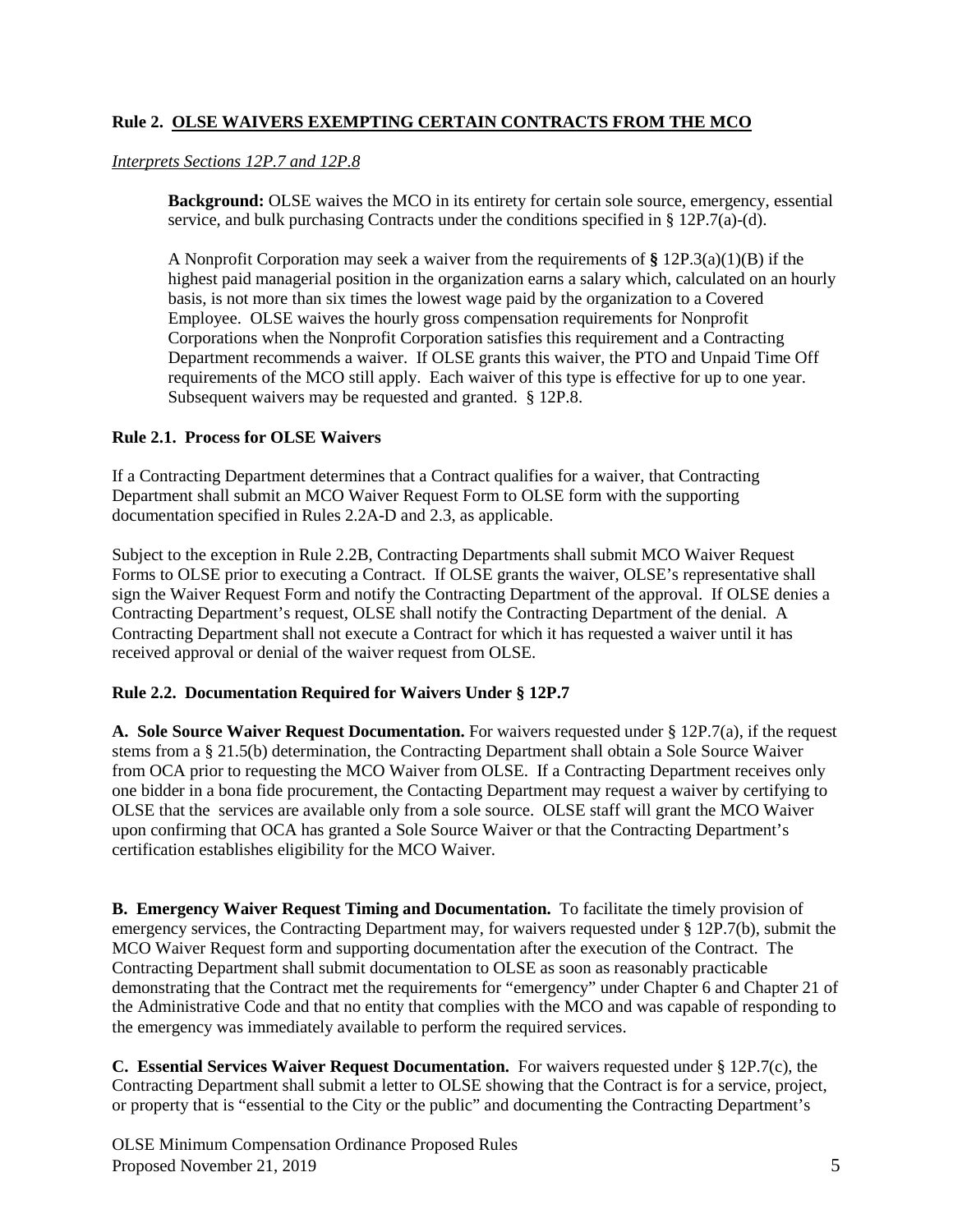efforts to identify an MCO compliant bidder. The Contracting Department shall also submit letters from at least three potential bidders explaining their inability to comply with the MCO.

**D. Bulk Purchasing Waiver Request Documentations.** For waivers requested under § 12P.7(d), the Contracting Department shall submit copies of the bulk purchasing arrangement with documentation showing that using a bulk purchasing arrangement would substantially reduce the City's cost of purchasing such services and that the purchase would be in the best in interest of the City and the public. Such documentation may include a letter from the Contracting Department explaining why the purchase would be in the best interest of the City and the public, copies of other bids for the services that show a higher price, or other materials.

# **Rule 2.3. Documentation Required for Nonprofit Waivers Under § 12P.8**

For waivers requested under **§** 12P.8, the Nonprofit Corporation must provide to the Contracting Department a written statement explaining the economic hardship to the Nonprofit Corporation or the negative impact on services that would result from MCO compliance. If the Contracting Department determines that the written explanation justifies the waiver and that substantial evidence supports the written explanation, the Contracting Department shall submit the Nonprofit's written statement to OLSE. along with the Contracting Department's finding that the justification is adequate. The Contracting Department shall also submit to OLSE wage statements or payroll records showing that the highest paid managerial position in the organization earns a salary which, when calculated on an hourly basis, is not more than six times the lowest wage paid to a Covered Employee.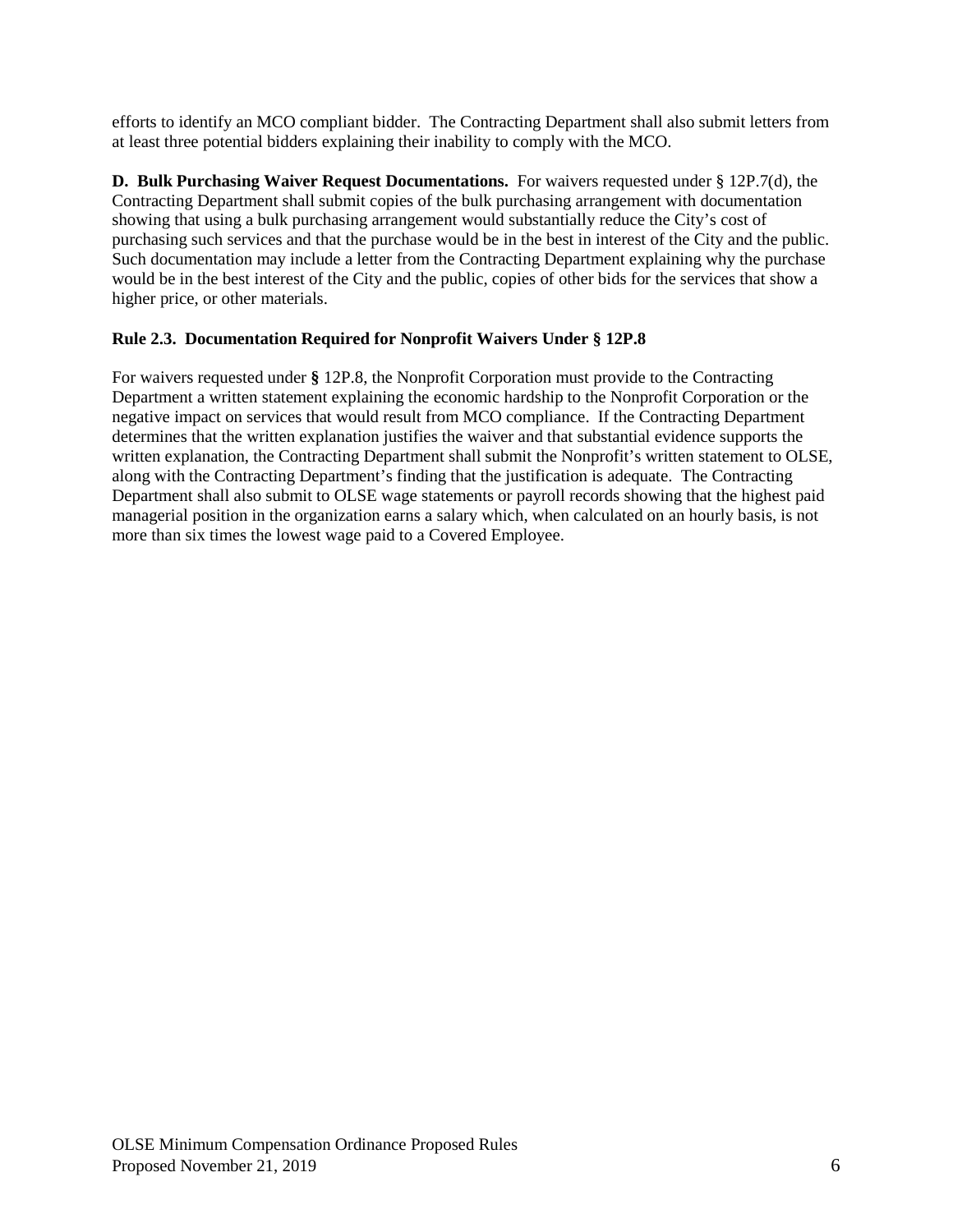# **Rule 3. INCLUDED SUBCONTRACTS**

## *Interprets Section 12P.2(n)*

## **Rule 3.1. Included Subcontractors with No Employees**

If an Included Subcontractor is an individual with no employees, the Included Subcontractor has no obligations under the MCO and the subcontract is not subject to the MCO. However, under §  $12P.2(e)(2)(B)$ , the individual Included Subcontractor is counted as one employee when determining whether the Contractor has more than five employees.

## **Rule 3.2. Multiple Tiers of Subcontracts**

The MCO applies to Included Subcontracts, whether they are subcontracts of the prime Contract or of any Included Subcontract thereof.

## **Rule 3.3. Requirements for Contractors with Included Subcontracts**

A Contractor is liable for the Included Subcontractor's violations of the MCO. A Contractor shall include the MCO requirements in any Included Subcontract, as defined in § 12P.2(n), and monitor the Included Subcontractor's compliance.

## **Rule 3.4. Subcontracts that May Become Included Subcontracts.**

Any Agreement that is excluded when it is executed must include the MCO compliance provision in any subcontract that would become an Included Subcontract if (1) the number of employees, as described in Rule 1.2A, increases to five or more employees, or (2) if the value of the Agreement meets the aggregate monetary threshold, as described in Rule 1.3.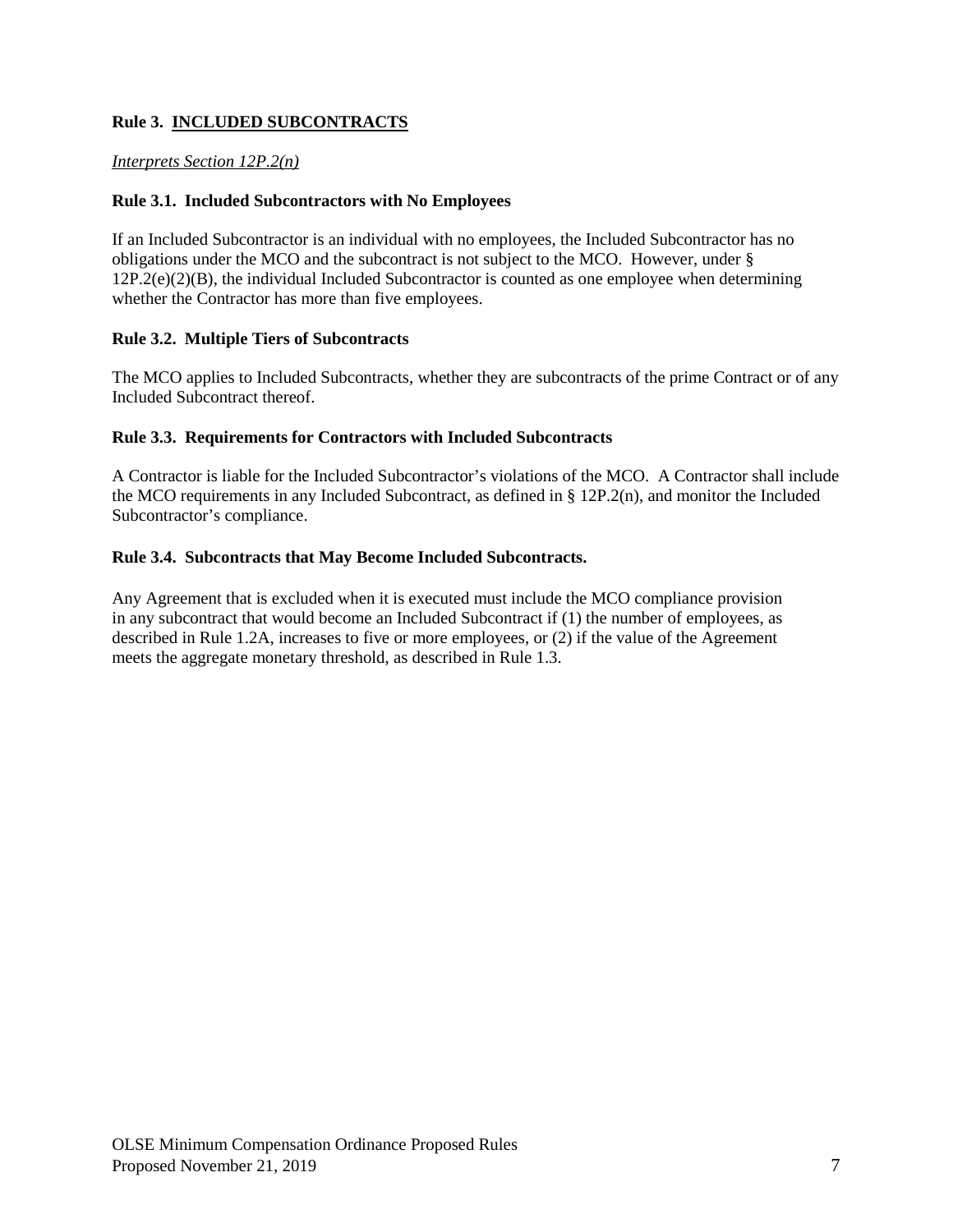## **Rule 4. COVERED EMPLOYEES: NON-PROFIT ORGANIZATION EXCLUSIONS**

## *Interprets Section 12P.2(i)(4)(A)*

**Background:** An employee of a Contractor that is a Nonprofit Corporation is not a Covered Employee under the MCO if that employee is:

- (A) under the age of 18 and is claimed as a dependent for federal income tax purposes and is employed as an after-school or summer employee; or
- (B) employed as a trainee in a bona fide training program consistent with federal law, and the training program enables the employee to advance into a permanent position

These exemptions apply only when the employee does not replace, displace, or lower the wage or benefits of any existing position or employee.  $\S 12P.2(i)(4)(A)$ .

#### **Rule 4.1. Minor After-School or Summer Employees**

To determine if this exclusion applies, a Contracting Department shall:

- Collect and retain a signed statement from the employee's parents stating that the employee is a dependent for federal income tax purposes;
- Collect and retain documentation that the employee is under 18 and that the position is a summer or after-school position.

This exclusion ceases to apply on the date that the employee turns 18.

## **Rule 4.2. Trainees**

For the purposes of § 12P.2(i)(4)(A), a "bona fide training program consistent with federal law" means a "Bona fide vocational training program" as defined in § 29 C.F.R. 520.300.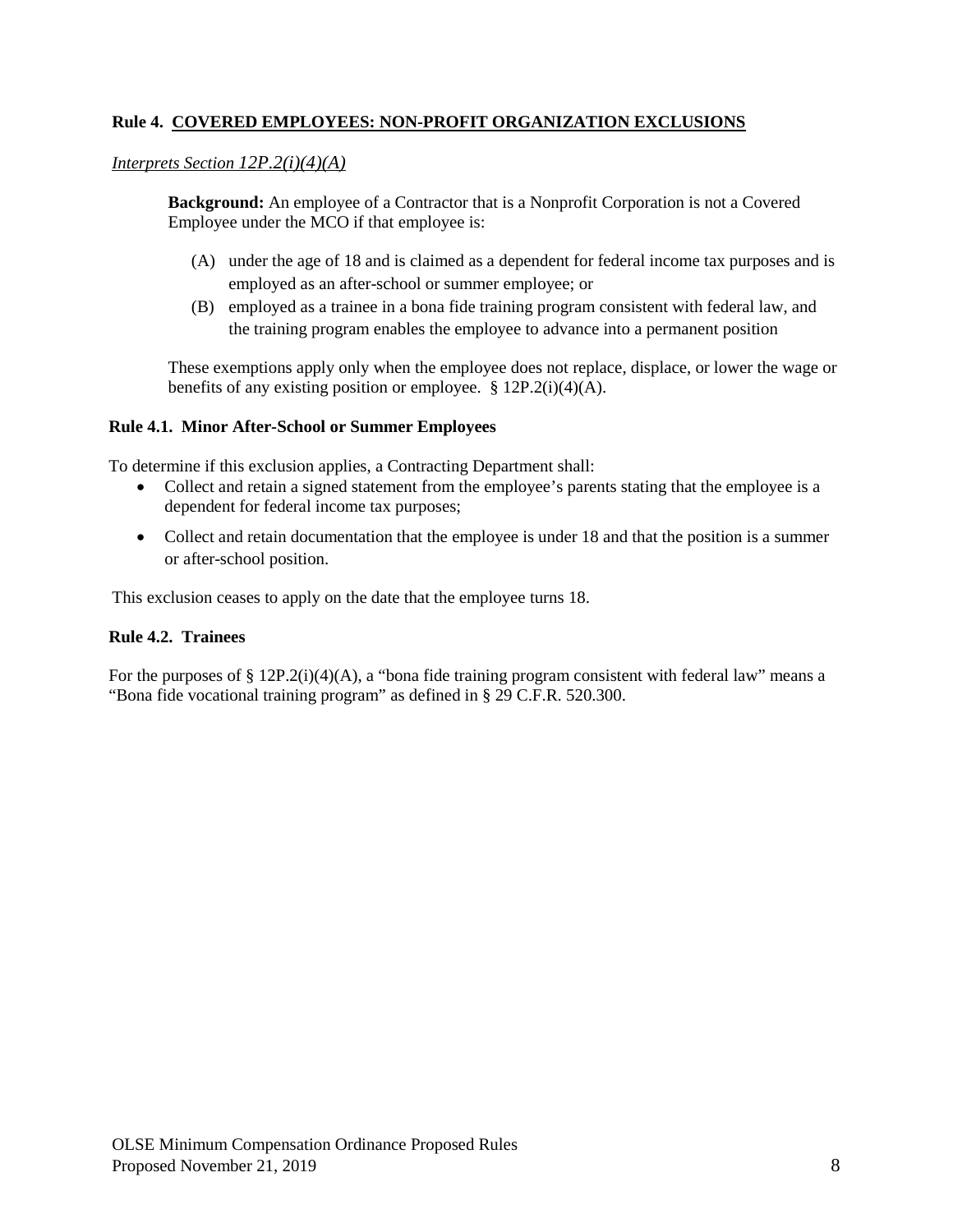# **Rule 5. COVERED EMPLOYEE NOTIFICATION**

## *Interprets Section 12P.5(f)*

Every Contractor shall post the MCO Employee Notice poster in a conspicuous place at any workplace or job site where any Covered Employee works. Contractors shall post this notice in English, Spanish, Chinese, Filipino, and any language spoken by at least five percent of the employees at the workplace or job site.

Contractors must also provide the MCO Know Your Rights form to all Covered Employees and obtain their signature acknowledging receipt of the form. Contractors shall retain copies of the signed forms for a period of four years. The form must be provided during or immediately after the first pay period in which an employee becomes a Covered Employee. Employers may use an electronic version of the form as long as the text of the electronic form is identical to the MCO Know Your Rights form provided by OLSE. Additionally, the signature, electronic signature, or other authorization must be on the same screen as the text of the form.

Both the poster and the form are available on OLSE's website at [www.sfgov.org/olse/mco.](http://www.sfgov.org/olse/mco)

The MCO hourly rate adjusts on July 1 of each year if the Consumer Price Index increases. When the MCO hourly wage rate changes, the Contractor must provide the MCO Know Your Rights form to Covered Employees and replace the MCO Employee Notice poster no later than 30 days after the new wage rate takes effect.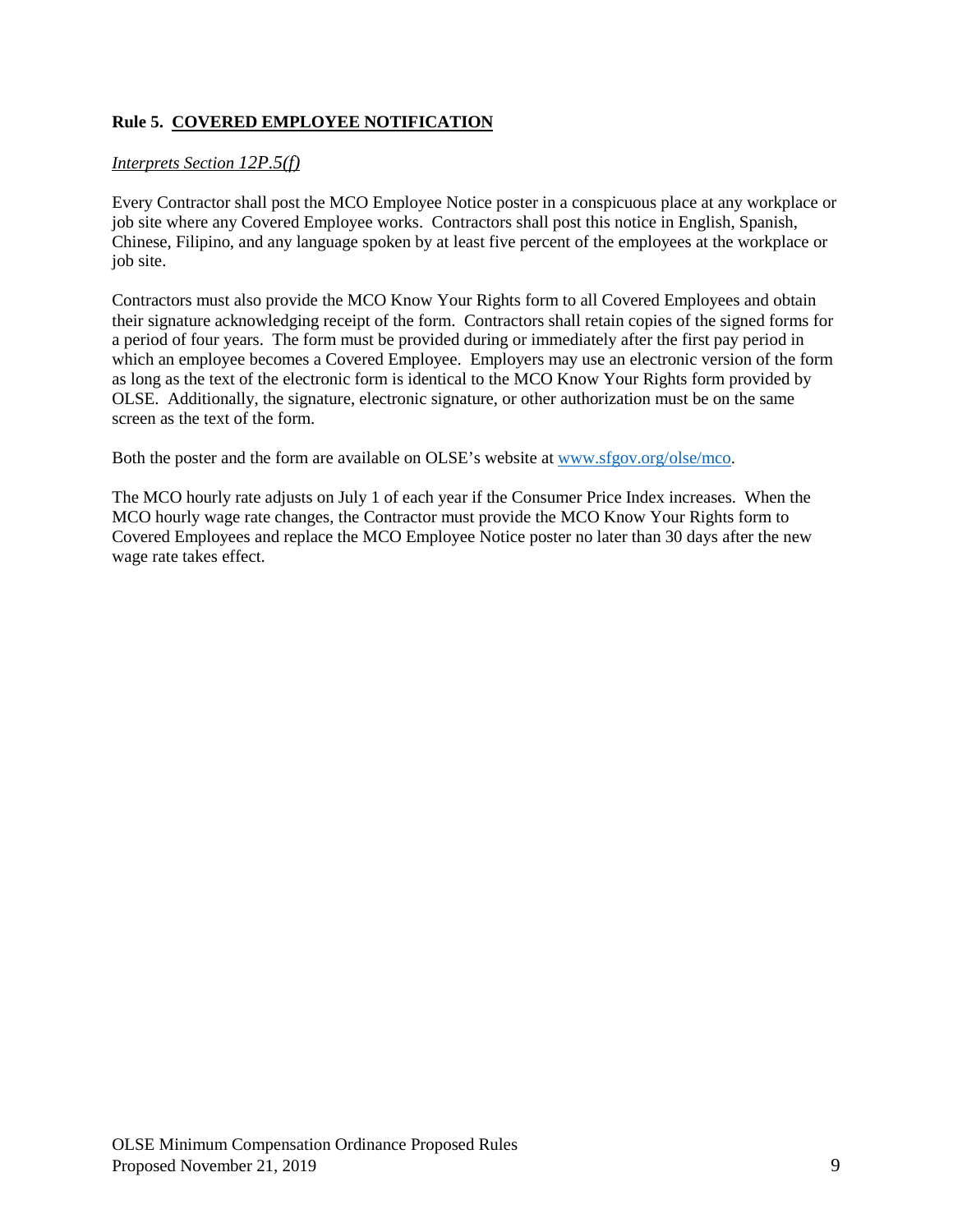# **RULE 6. MCO REQUIREMENTS**

## *Interprets Section 12P.3(a)*

## **Rule 6.1. Paid Time Off**

**Background:** A Contractor must provide a Covered Employee with compensated time off, or PTO, in an hourly amount that, on an annualized basis for a full-time employee, equals 12 days per year, which may be used for sick leave, vacation, or personal necessity. PTO must be paid at no less than the current MCO wage rate. § 12P.3(a)(2).

**A. Accrual Rate.** The PTO hourly accrual rate is 0.04615 hour of PTO for every hour the Covered Employee works for the Employer. For a full-time employee who works a 40-hour work week, or 2080 hours over the course of a year, this rate is derived as follows:

*(12 days PTO x 8 hours) / 2080 hours per year = 0.04615 hour of PTO accrued per hour*

This rate is the minimum accrual rate, not a limitation. An employer may set higher accrual rates.

**B. Accrual Start and Usage.** PTO shall start accruing with the first Pay Period that the employee meets the MCO definition of "Covered Employee" and shall continue to accrue in any Pay Period in which the employee meets the MCO's definition of a Covered Employee. Covered Employees may use PTO as soon as a full hour of PTO has accrued.

**C. PTO Wage Rate.** PTO must be paid at the employee's current rate of pay, which must be no less than the current MCO wage rate.

**D. PTO Accrual Cap and Roll Over.** Employers may cap an Employee's PTO accrual at 96 hours. All accrued PTO must roll over from one year to the following year, unless the PTO is paid out directly to the employee. Employers may also maintain separate accrual "caps" or limits for different categories of employees as long as all Covered Employees accrue at or above the required rate and the cap for all employees is at least 96 hours.

**E. Separate Accrual Banks.** An employer may maintain separate banks of accrued sick time and vacation time to meet the PTO requirements as long as the combined rate of vacation and sick time accrual is at least equal to the required accrual rate for PTO.

**F. Payment at Separation.** If a Contractor maintains a single bank of accrued PTO, when a Covered Employee has a balance of accrued, unused PTO at the time of separation from employment, the employer shall pay the employee the full value of that PTO balance at the employee's rate of pay at the time of separation, unless otherwise specified under a collective bargaining agreement.

If a Contractor maintains separate banks of accrued sick time and vacation time, when a Covered Employee separates from employment, the Contractor shall pay the employee the balance of the accrued, unused vacation time, or accrued unused PTO that the Covered Employee would have under the MCO had the employer maintained a single PTO bank, whichever is greater.

If a Contractor allows unlimited PTO, when a Covered Employee separates from employment, the Contractor shall pay the employee for the balance of unused PTO that the Covered Employee would have accrued with a PTO accrual rate at least equal to the MCO-required accrual rate for PTO. If the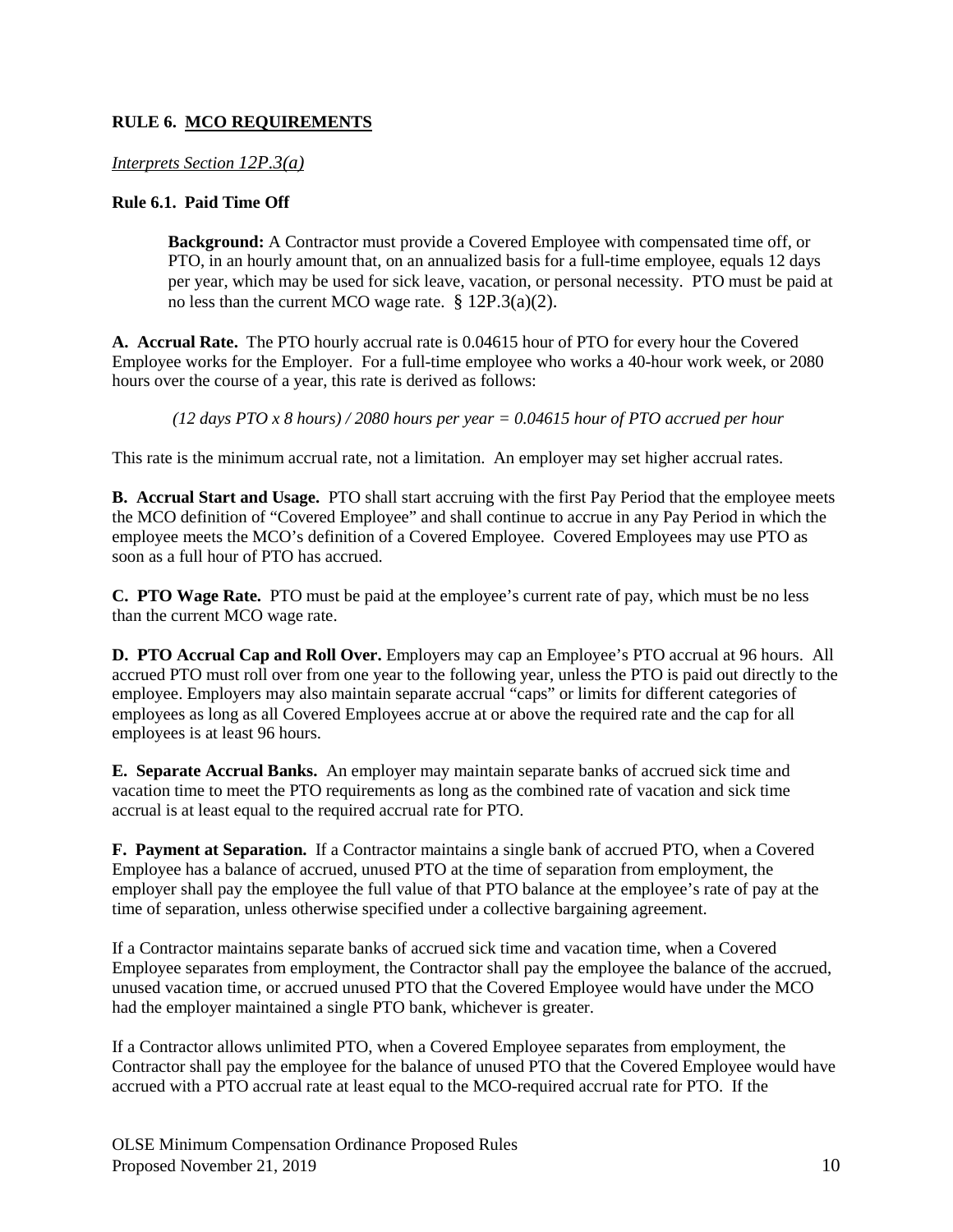Contractor does not track PTO use, the Contractor shall pay the employee for all of the PTO that would have been accrued with a PTO accrual rate at least equal to the MCO-required accrual rate for PTO.

**G. Payment at Termination of Covered Employee Status.** If an employee ceases to be a Covered Employee, the employer may choose to pay the employee the full value of the accrued but unused PTO at the employee's rate of pay at the time the employee ceased to be a Covered Employee. If the employer does not pay the employee the value of the PTO balance, the employer must maintain that PTO in accordance with the MCO.

# **Rule 6.2. Cash Equivalent in Lieu of PTO**

**Background:** If a Contractor reasonably determines, in good faith, that the Contractor cannot comply with the MCO requirement for compensated time off, the Contractor shall provide the Covered Employee with a cash equivalent of such compensated time off. § 12P.3(a)(2).

**A. Paid Sick Leave Ordinance (PSLO) Preemption.** A cash equivalent of PTO may not be used in lieu of sick leave required under the PSLO. A cash equivalent may be used for PTO in excess of the leave required under the PSLO.

**B. Cash Equivalent Notice.** A Contractor that determines it is unable to provide PTO to a Covered Employee shall provide the employee written notice of its determination to pay the cash equivalent in lieu of providing PTO. The notice shall include the employee's regular rate of pay, the amount of PTO cash equivalent wage rate adjustment, and the total amount of the adjusted wage rate to be paid the Covered Employee.

The Contractor shall obtain and retain for four years a signed acknowledgment of the employee's receipt of this notice prior to the beginning of the first applicable pay period the cash equivalent is to be paid.

**C. Cash Equivalent Wage Rate Calculation.** The cash equivalent rate adjustment shall be the same as the accrual rate specified in Rule 5.1A, or 0.04615 times the Covered Employee's regular rate of pay. The total cash equivalent wage rate is calculated as follows:

*Regular wage rate + (0.04615 x regular wage rate) = cash equivalent wage rate* 

The cash equivalent wage rate must be paid for every hour the employee works for the Contractor.

# **Rule 6.3. Unpaid Time Off (UTO)**

**Background:** A Contractor must provide a Covered Employee unpaid time off in an hourly amount that, on an annualized basis for a Full-Time Employee, equals 10 days per year. UTO may be used, at the employee's option, for sick leave for the illness of the Covered Employee, or of such employee's spouse, domestic partner, child, parent, sibling, grandparent, or grandchild. §  $12P.3(a)(3)$ .

**A. Accrual Rate.** The UTO hourly accrual rate is 0.03846 hour of UTO for every hour the Covered Employee works for the Employer. For a full-time employee who works a 40-hour work week, or 2080 hours over the course of a year, this rate is derived as follows:

*(10 days UTO x 8 hours) / 2080 hours per year = 0.03846 UTO accrued per hour*

This rate is the minimum accrual rate, not a limitation. An employer may set higher accrual rates.

OLSE Minimum Compensation Ordinance Proposed Rules Proposed November 21, 2019 11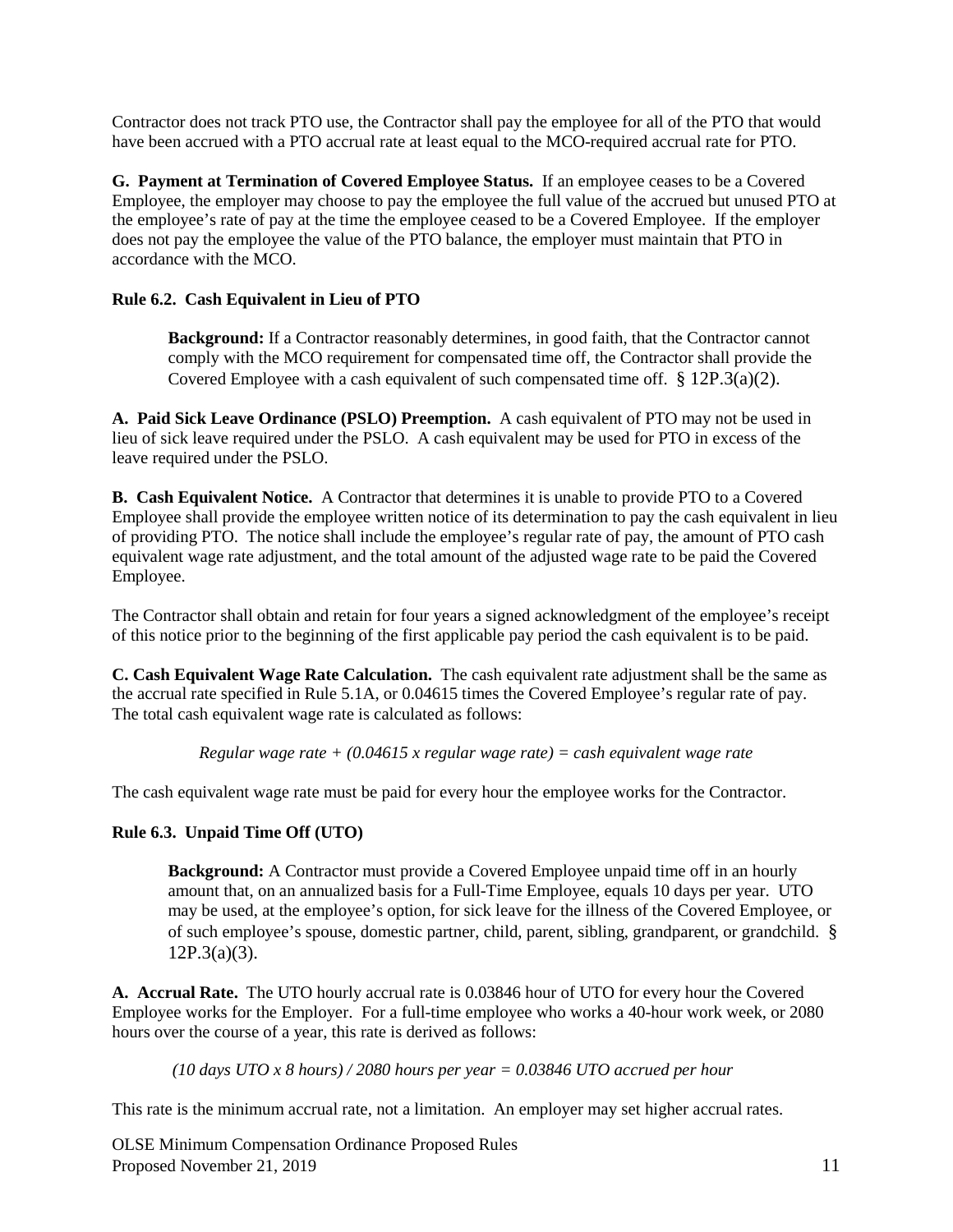**B. PTO in Place of UTO.** A Contractor may offer additional days of PTO in place of UTO, provided that the combined number of paid and unpaid days off equals at least the total required under the MCO (22 days for a Full-Time Employee).

**C. UTO Accrual Start and Usage.** UTO shall start accruing with the first Pay Period that the employee meets the MCO's definition of "Covered Employee" and shall continue to accrue in any Pay Period in which the employee meets the MCO's definition of a Covered Employee. Covered Employees may use UTO as soon as a full hour of UTO has accrued.

**D. UTO Accrual Cap and Roll Over.** Employers may cap an Employee's UTO accrual at 80 hours. All accrued UTO must roll over from one year to the following year.

## **Rule 6.4. Written Policy Required for PTO and UTO**

The Contractor must establish a written policy outlining how PTO and UTO accrues, is administered, and how employees request it.

## **Rule 6.5. Sick Leave**

Where applicable, employers must abide by the PSLO, Administrative Code Chapter 12W, and the MCO. PTO and UTO used as sick leave under the MCO must be administered in accordance with OLSE's [implementing Rule](https://sfgov.org/olse/sites/default/files/Document/PSLO%20Final%20Rules%2005%2007%202018%20to%20post.pdf) 1 regarding employee notification of Paid Sick Leave use and Rule 2 regarding employer verification of paid sick leave use.

## **Rule 6.6. Wage Rate for Employees Covered by the San Francisco International Airport's Quality Standards Program (QSP)**

Contractors covered by both the [QSP a](https://www.flysfo.com/about-sfo/the-organization/rules-and-regulations)nd the MCO must comply with both. The QSP requires Contractors to pay a wage above the MCO rate to employees in certain job classifications, generally those related to safety and security. Covered Employees in job classifications not subject to the QSP are entitled to the MCO wages and benefits.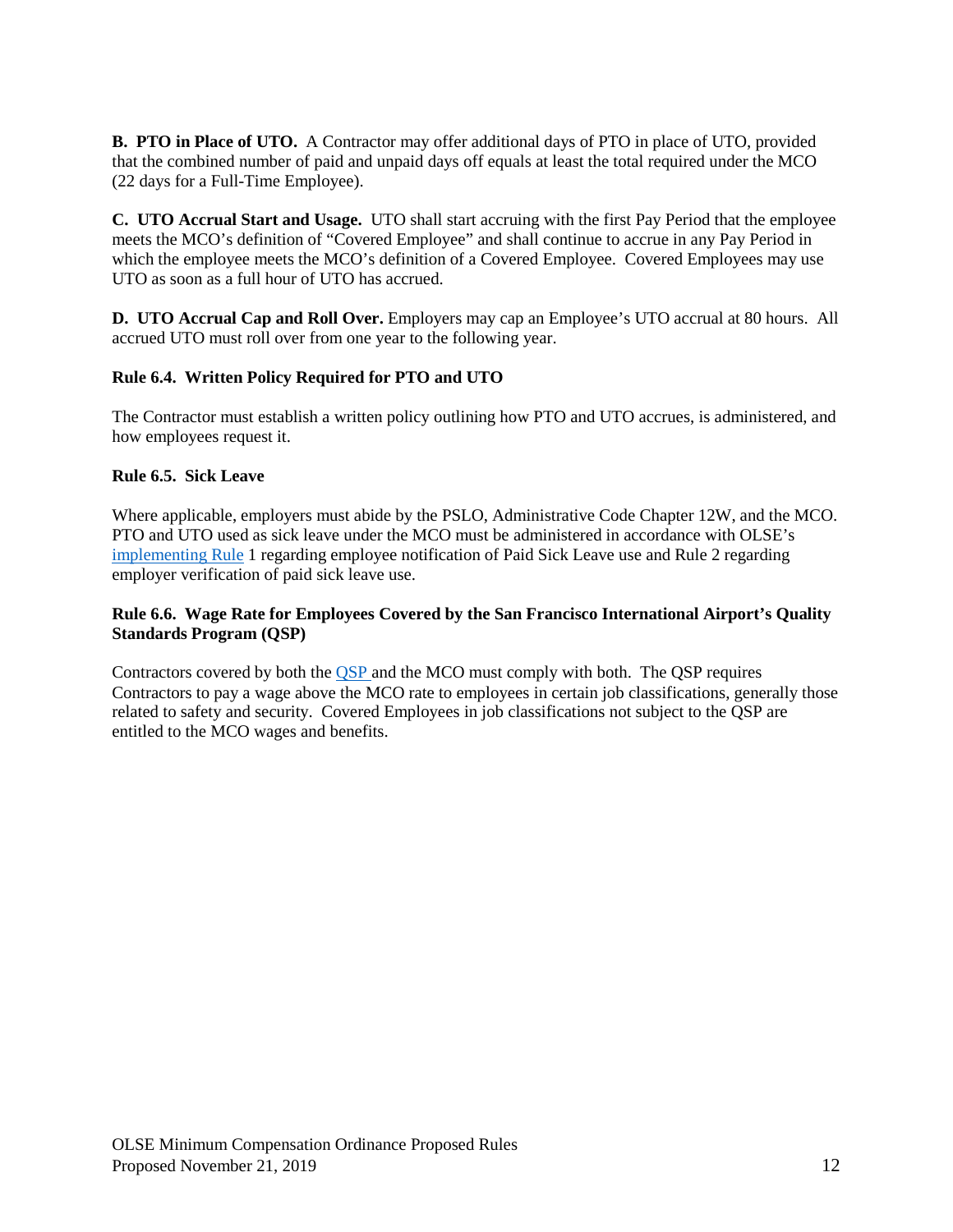# **RULE 7. RECORDKEEPING**

## *Interprets Section 12P.5(g)*

**Background:** The MCO requires Contractors to "maintain employee payroll records in compliance with the California Labor Code and Industrial Welfare Commission orders. Where a Contractor does not maintain or retain such records, or does not allow OLSE reasonable access to such records, it shall be presumed that the Contractor paid no more than the minimum wage required under State law. The Contractor shall have the burden of overcoming the presumption by clear and convincing evidence."  $§ 12P.5(g)$ .

## **Rule 7.1. Required Records**

The employer must retain records required under California Labor Code Sections 226 and 2810.5. In addition, the employer must maintain records of employees' names, employee unique identification numbers or Social Security numbers, addresses, telephone numbers, occupations, dates of hire, and dates of termination. The employer shall maintain payroll records showing the hours worked each day and the wages paid to each employee.

The employer must maintain records of PTO and UTO accrued and used by each employee as well as statements of PTO provided to the employee. Where an employer permits unlimited PTO, the employer shall maintain records demonstrating MCO compliance.

The Employer must retain employee handbooks or policy manuals.

#### **Rule 7.2**. **Retention Period**

The Employer shall maintain and keep all records specified in Rule 7 until at least three years after the termination of the Contract.

#### **Rule 7.3. Included Subcontractors**

These same recordkeeping requirements apply to Included Subcontractors.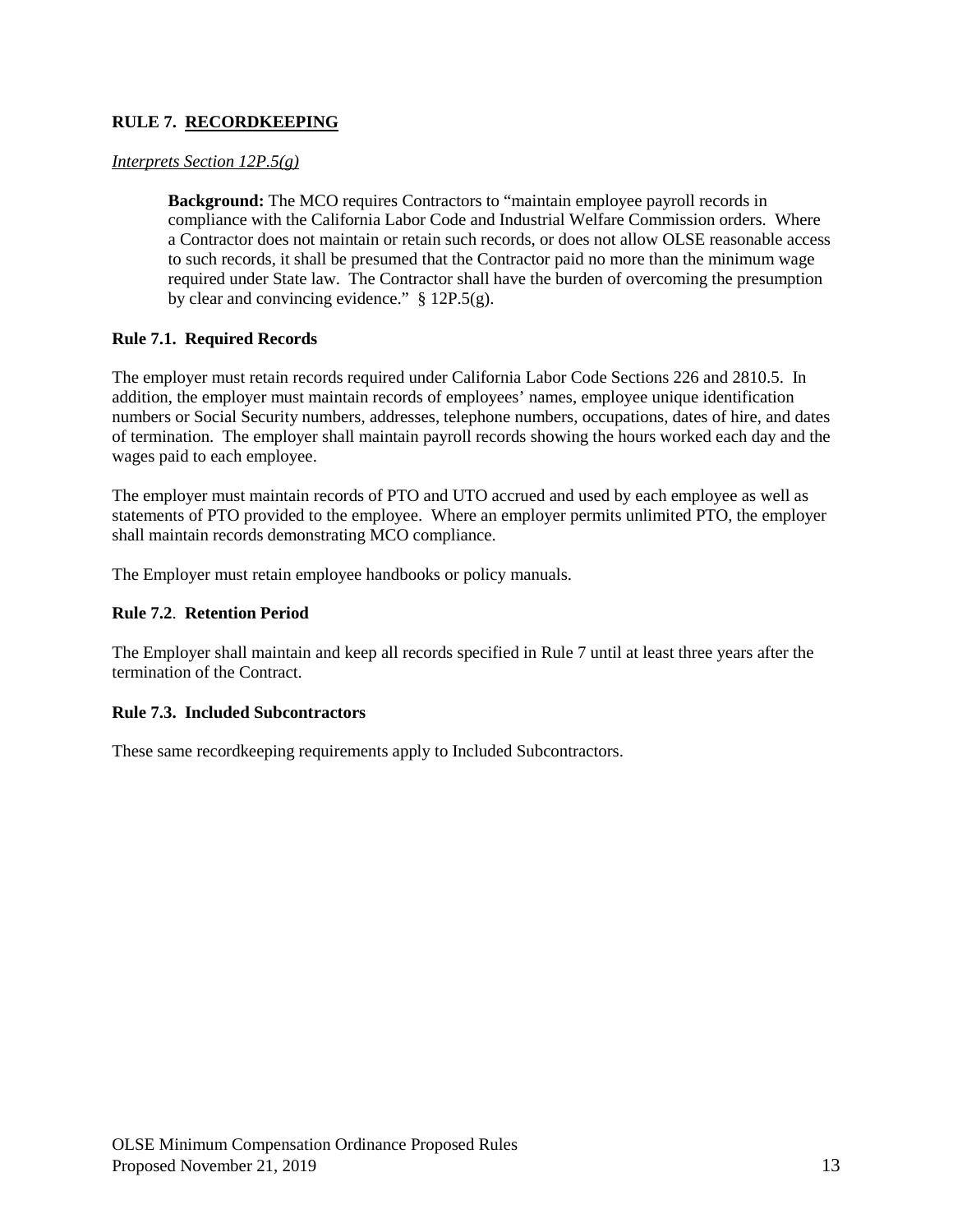# **RULE 8. OLSE INVESTIGATION AND ENFORCEMENT PROCESS**

# *Interprets Section 12P.6 and Section 12P.6.2(a)*

## **Rule 8.1. Administrative Complaint Procedure**

Any person may file a Complaint alleging one or more violations of the MCO. OLSE has sole authority to investigate any report of a possible violation of the MCO and may conduct random audits.

If a Contractor fails to produce requested documentation, fails to allow access to the work site or to its employees, or otherwise unreasonably fails to cooperate with the OLSE, the OLSE may consider the Contractor to be out of compliance with the MCO.

Each Contractor is responsible for its Included Subcontractors' MCO compliance. The OLSE may investigate Included Subcontractor compliance and may pursue the remedies against the Contractor for the Included Subcontractor's failure to comply.

If OLSE determines that the allegations in a Complaint are without merit, OLSE shall dismiss the Complaint and notify the complainant.

## **Rule 8.2. Notice of Preliminary Determination**

Upon determining that a Contractor may have violated the MCO, and consequently the terms of a Contract requiring MCO compliance, the OLSE sends written notice to the Contractor and the Contracting Department, which shall:

- Describe the preliminary finding including a summary of the evidence on which it is based.
- Provide an initial assessment of proposed corrective action, as described in Rule 8.3
- Advise the Contractors of its right to respond by submitting pertinent documents and other information.
- Notify the Contractor that the OLSE is authorized to direct the Controller to withhold payment otherwise due to the Contractor

OLSE shall allow the Contractor at least 30 days to respond and/or correct the violation.

# **Rule 8.3. Corrective Action**

The Notice of Preliminary Determination includes an initial assessment of corrective action, which may include restitution to employees and liquidated damages. The OLSE reserves the right to pursue additional rights or remedies available to the City under the terms of the Contract or applicable law.

- **A. Restitution to Covered Employees.** OLSE may order Contractors to pay restitution as follows:
	- The difference between the wage rate required by  $\S 12P.3(a)(1)$  and compensation actually provided to each Covered Employee, plus simple annual interest of ten percent of such amount from the date payment was due.  $§ 12P.6(c)(1)$ .
	- Reimbursement for any leave taken but not compensated as required by  $\S 12P.3(a)(2)$ , and any accrual of PTO not paid to the employee at separation, plus simple annual interest of ten percent on such amounts from the date payments were due.  $§ 12P.6(c)(1)$ .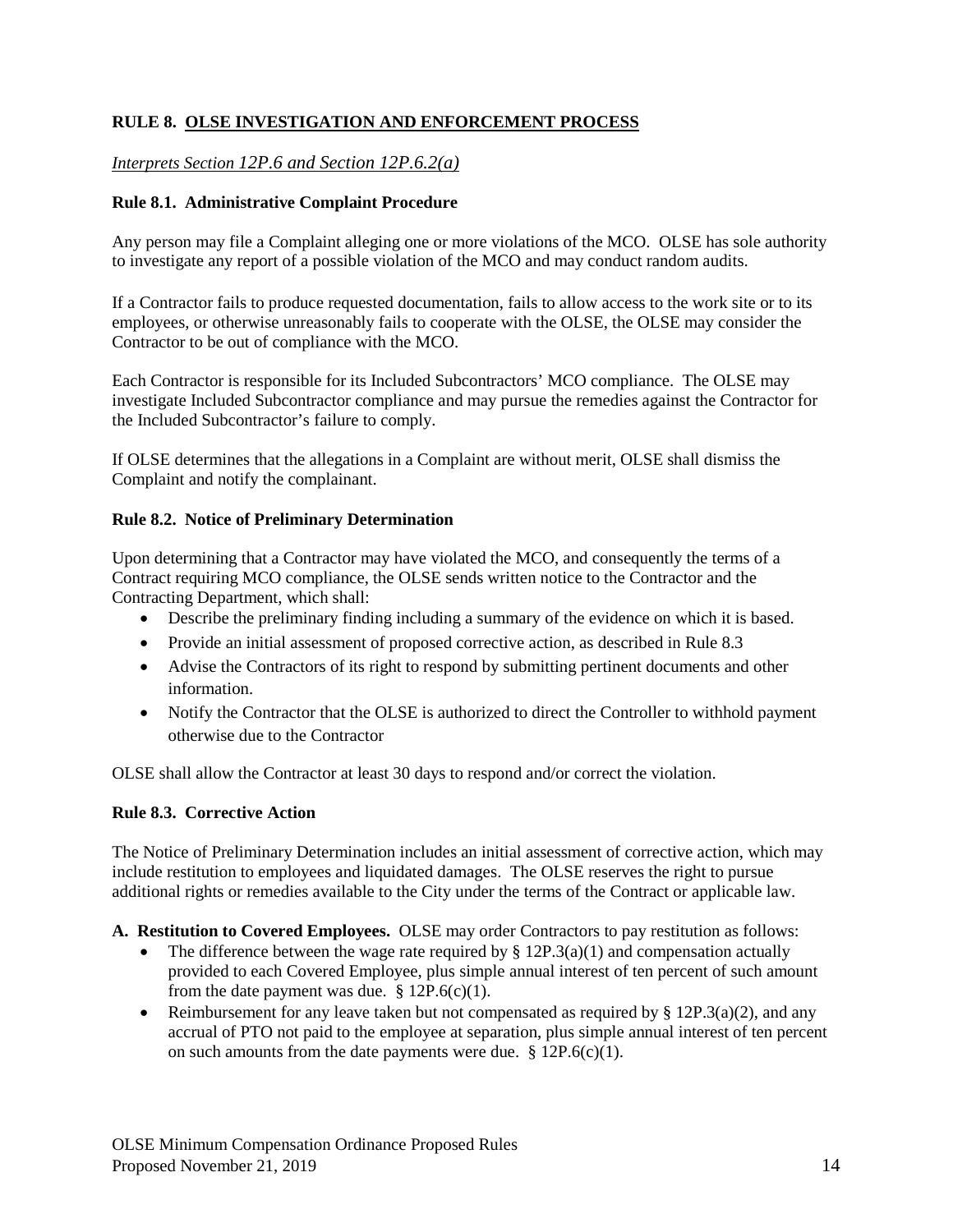- Crediting each current Covered Employee with PTO and UTO balances calculated in accordance with Rules 6.1 and 6.3, respectively, and paying each former Covered Employee for PTO balances calculated in accordance with Rule 6.1.
- Reinstatement of any employee terminated in violation of § 12P.5(d) and payment of any wages lost because of a Contractor's action, plus simple annual interest of ten percent from the date wages would have been paid. § 12P.6(c)(4).

Interest is discretionary, and in assessing interest OLSE shall give due consideration to the size of the Contractor's business, the Contractor's good faith, the gravity of the violation, and any previous violations.

# **B. Liquidated Damages.**

**Background:** The MCO provides that for failure to provide the minimum wage rate or required PTO and UTO, OLSE may assess liquidated damages of up to \$100 per week for each employee for whom the Contractor has not provided the required compensation. § 12P.6.1(d). For failure to provide employee and payroll reports or other pertinent records, or failure to cooperate with any OLSE audit, inspection or investigation, OLSE may assess liquidated damages of up to \$1,000 for each violation. § 12P.6.1(e).

Liquidated damages are discretionary, and in assessing them the OLSE shall give due consideration to the size of the Contractor's business; the Contractor's good faith; the gravity of the violation; previous violations; any failure to comply with record keeping, reporting and anti-retaliation requirements; and the extent to which the imposition of liquidated damages would undermine the purpose of the MCO by imposing unreasonable financial burdens on the Contractor, thereby restricting its ability to fulfill its obligation under the MCO.

# **Rule 8.4. Determination of Violation**

If, after providing the Contractor with the opportunity to respond to the Notice of Preliminary Determination, the OLSE makes a determination that a violation has occurred, OLSE shall issue a Determination of Violation (DOV). The DOV shall specify the corrective action the Contractor is required to take to remedy the violation.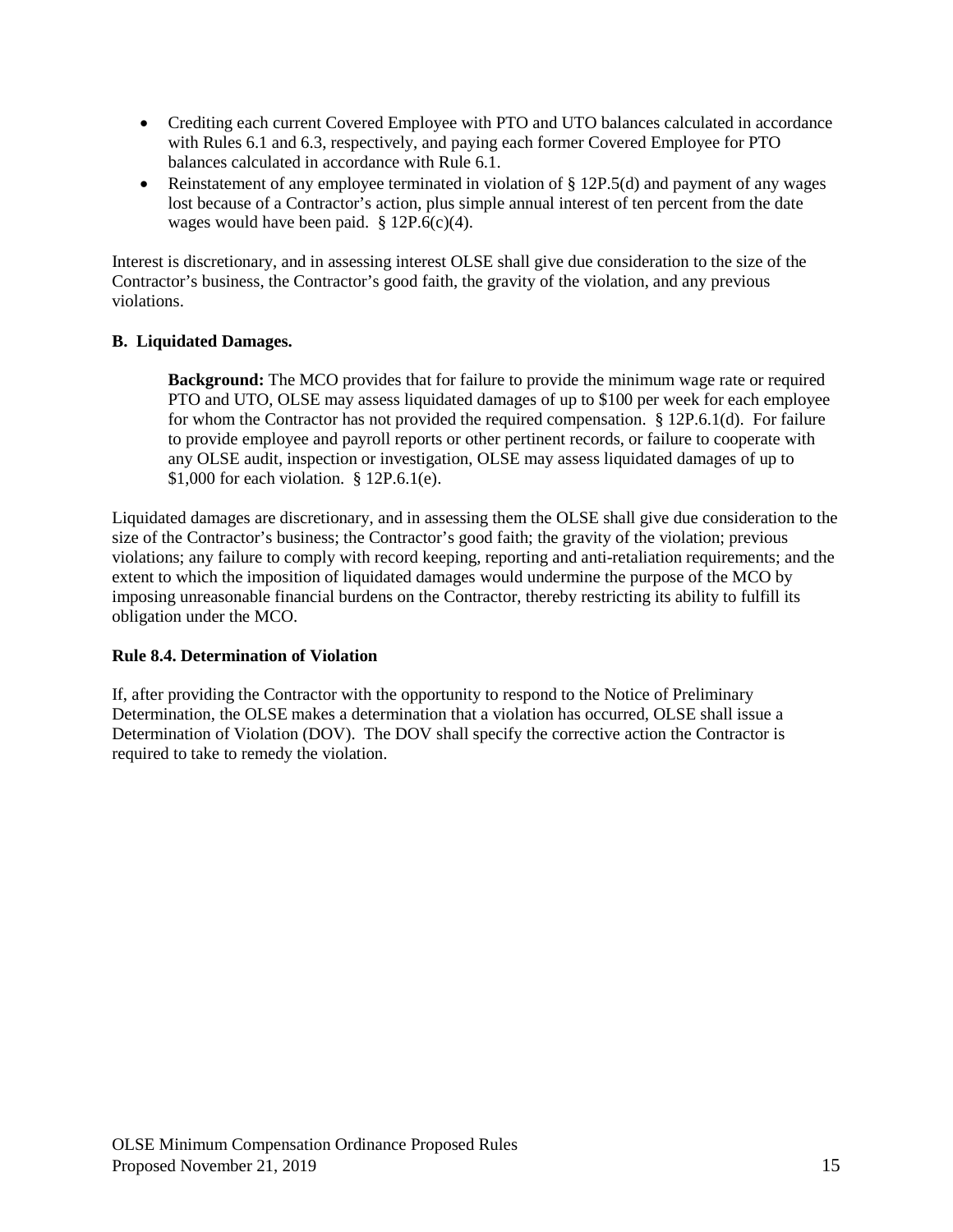# **RULE 9. APPEAL**

## **Rule 9.1. Filing an Administrative Appeal**

## *Interprets Section 12P.6.2(b)-(d)*

**A. Filing Requirements.** Contractors may file an appeal requesting a hearing before a neutral hearing officer appointed by the Office of the Controller. The appeal must be submitted in person or by U.S. mail to the Office of the Controller at City Hall, Room 316; 1 Dr. Carlton B. Goodlett Place; San Francisco, CA 94102 and must:

- Be in writing:
- Briefly state the basis for the appeal. This is a brief statement only; the parties will have the opportunity to submit full written briefs later as part of the appeal hearing process;
- Include a return address; and
- Be received by the Controller's Office within 15 calendar days from the date on the Proof of Service accompanying the Determination of Violation. If the fifteenth calendar day falls on a Saturday, Sunday, or Federal Holiday, then the appeal must be received on the following regular business day.

A copy of the appeal must be delivered to the OLSE by mail, in person, or by email to email of the Compliance Officer listed on the Determination of Violation.

**B. Failure to File Appeal.** The failure to file an appeal with the Controller's Office shall constitute concession to the assessment, and OLSE's determination shall be deemed a final and binding administrative decision upon expiration of the appeal deadline.

# **Rule 9.2. Administrative Hearing**

The MCO requires the Controller to appoint a hearing officers and to notify OLSE and the Contractor within 15 days after receiving the appeal. The MCO states that the hearing shall start within 45 days of the notification of the appointment of the hearing officer and conclude within 75 days of such notification unless all parties agree to an extended period. The OLSE bears the burden of providing evidence and of proving that the Contractor has violated the MCO.

The MCO specifies that the Controller's or hearing officer's failure to comply with the time requirements for the administrative appeal does not cause the Controller or hearing officer to lose jurisdiction of the appeal.

# **Rule 9.3. The Hearing Officer's Decision**

The MCO states that the hearing officer shall issue a decision affirming, modifying, or vacating the OLSE's determination within 30 days of the conclusion of the hearing.

**A. Modification of Liquidated Damage Awards.** The hearing officer's jurisdiction to modify OLSE's assessment is limited and the following procedures apply. If the hearing officer modifies the OLSE's determination, the hearing officer shall transmit this decision to OLSE, which shall within five business days modify the assessment of liquidated damages consistent with the hearing officer's decision and transmit the modified assessment to the hearing officer. Upon receiving it, the hearing officer shall within three business days issue a final decision, which shall include the amount of liquidated damages assessment as modified by OLSE.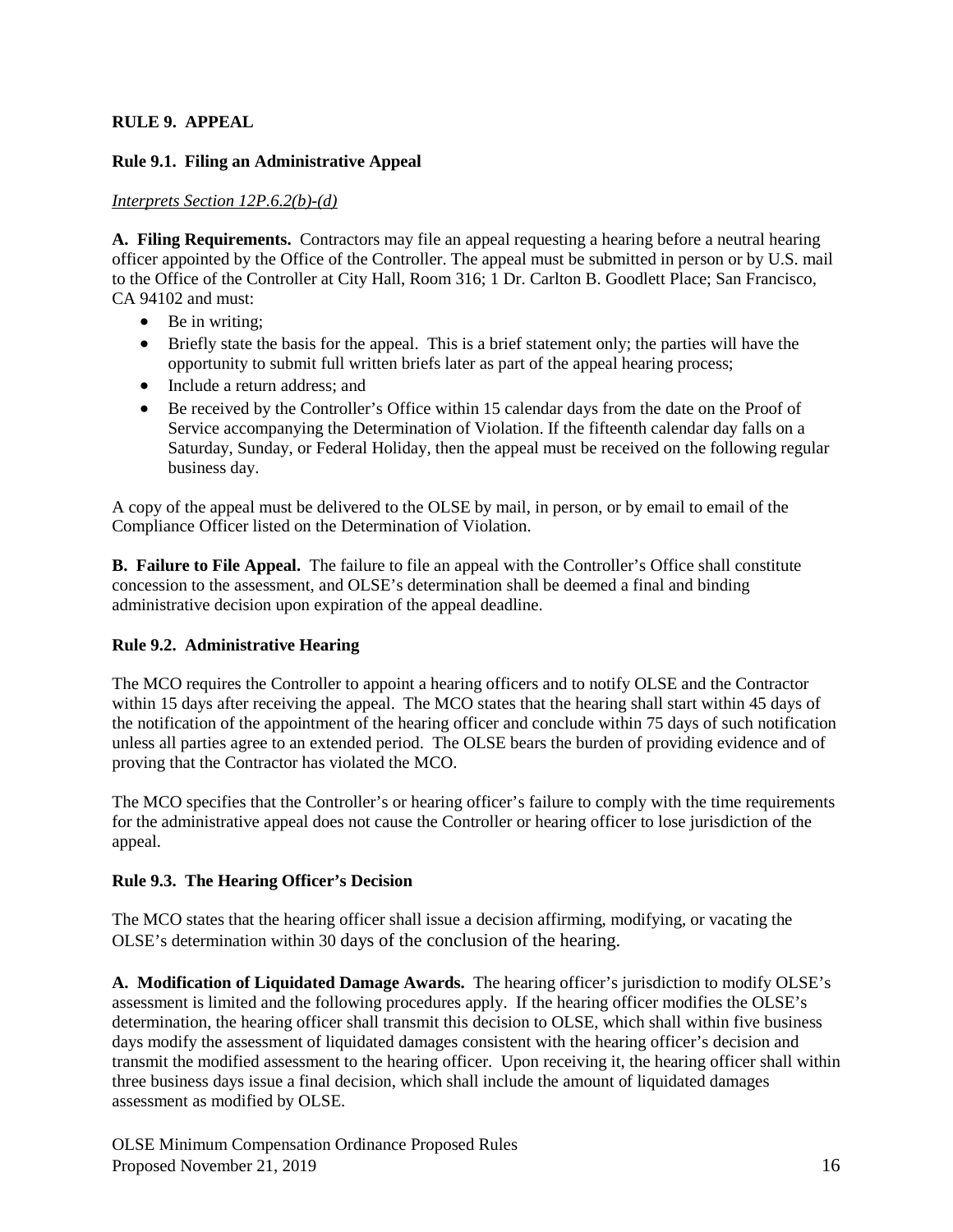**B. Final Determination.** The hearing officer's decision is final. The Contractor shall take the corrective action including the payment of liquidated damages, if any, within 14 days of receiving the hearing officer's decision. When a Contractor fails to take corrective action within the time required by this provision, the City may immediately pursue all available remedies against the Contractor.

**C. Writ of Mandate.** The Contractor may seek review of the hearing officer's decision only by filing in the San Francisco Superior Court a petition for a writ of mandate under California Code of Civil Procedure § 1094.5.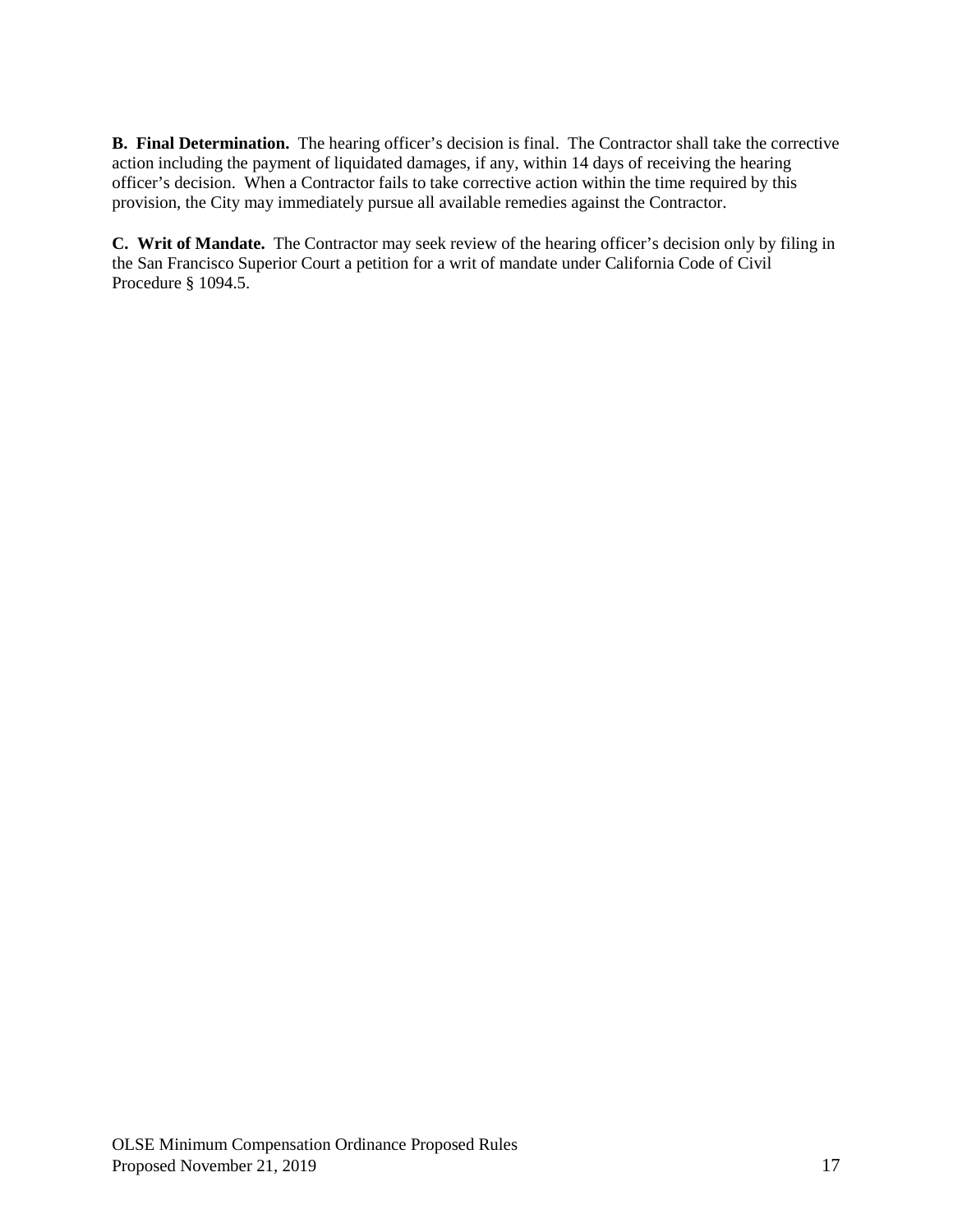# **RULE 10. ADDITIONAL CONTRACT AND LEGAL REMEDIES FOR MCO VIOLATIONS**

# *Interprets Section 12P.6(c)-(e) and Section 12P.6.2(e)*

#### **Rule 10.1. Withholding Contract Payments During the Administrative Process**

After issuing a Determination of Violation and informing a Contractor of its appeal rights, OLSE may direct the Contracting Department and the Controller to deduct from the payments otherwise due to the Contractor the amounts that OLSE has determined the Contractor must pay as restitution and/or liquidated damages. The Controller shall withhold these funds until OLSE authorizes the release under the following conditions:

- a) When the time for filing an administrative appeal has lapsed and the Contractor has either not filed an appeal or has filed and withdrawn it, the Controller shall release the funds consistent with the OLSE's determination of the amount due to the Covered Employees and to the City's General Fund as liquidated damages.
- b) When the Contractor files an administrative appeal, the hearing officer determines that the Contractor does not owe all or any portion of the amount withheld, and the determination is no longer subject to judicial review, the Controller shall release to the Contractor the amount that the hearing officer determined is not owed.
- c) When the Contractor consents to the use of the funds to pay the corrective action that the OLSE or the hearing officer found due, the Controller shall release the funds consistent with that consent.
- d) When the Contractor files an administrative appeal, the hearing officer upholds the OLSE's determination, and the determination is no longer subject to judicial review, the Controller shall release the funds consistent with the OLSE's determination of the amount due to the Covered Employees and to the City's General Fund as liquidated damages.
- e) When OLSE authorizes the release of withheld payments upon its determination that the continued withholding poses a substantial risk of endangering public health or safety, interfering with a service or project that is essential to the City, or having an unreasonable adverse financial impact on the City, the Controller shall release the funds to the Contractor consistent with that authorization.

## **Rule 10.2. Additional Contract Remedies**

The MCO provides the Contracting Department the discretion to terminate the Contract or Lease in whole or in part. The Contracting Department and the OLSE additionally have the authority to bar a contractor from contracting with the City for three years.

## **Rule 10.3. Other Legal Remedies**

The City may bring a civil action against a Contractor to pursue remedies provided by the MCO and any other applicable laws. The prevailing party shall be entitled to all cost and expenses, including reasonable attorney's fees.